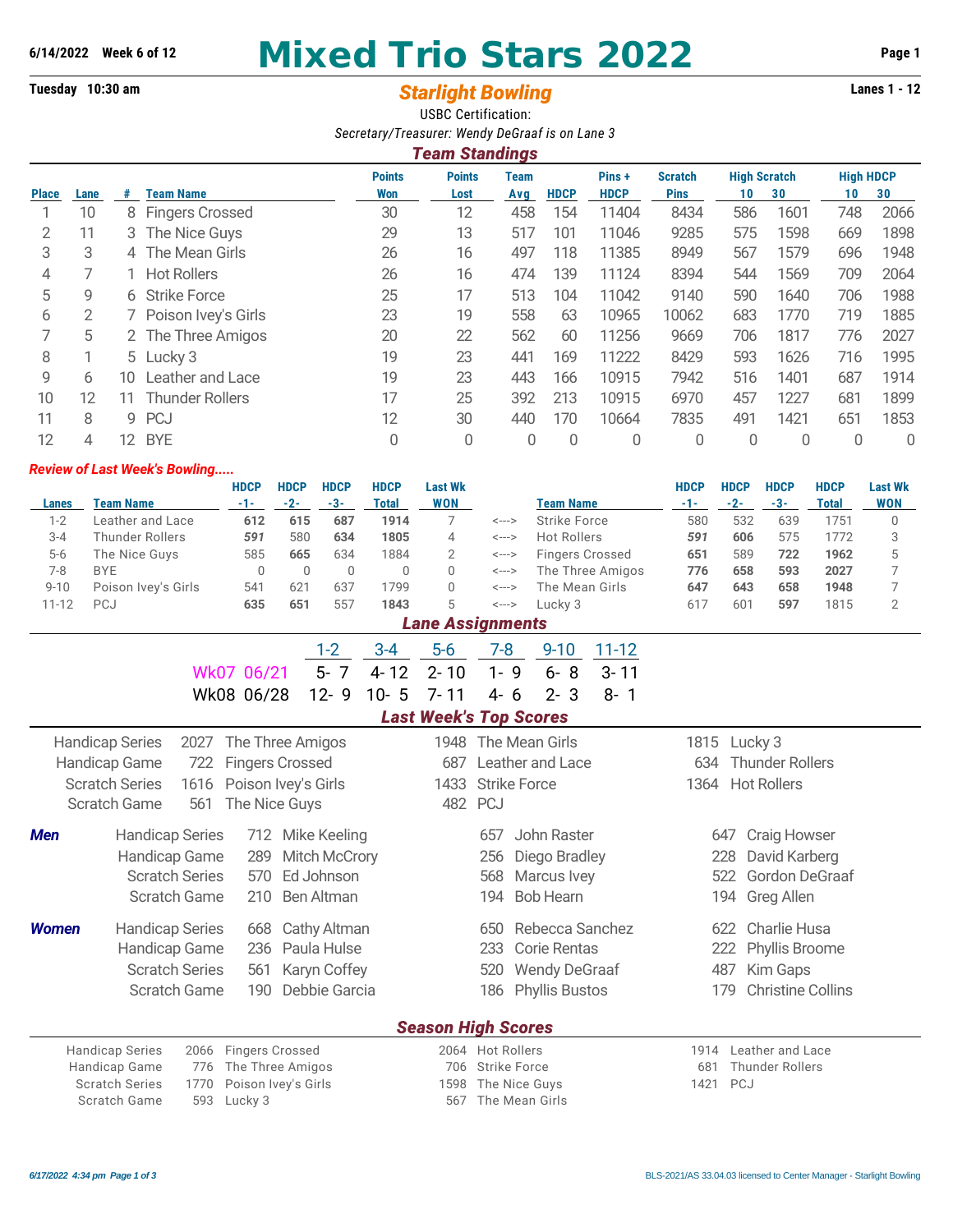|              |                       |     |                   |     | <b>Season High Scores - Continued</b> |     |                     |
|--------------|-----------------------|-----|-------------------|-----|---------------------------------------|-----|---------------------|
| <b>Men</b>   | Handicap Series       |     | 712 Mike Keeling  |     | 675 Ben Altman                        | 657 | John Raster         |
|              | Handicap Game         |     | 289 Mitch McCrory | 257 | Ed Johnson                            |     | 256 Diego Bradley   |
|              | <b>Scratch Series</b> |     | 704 Greg Allen    |     | 646 James Powell                      |     | 618 Ken Boll        |
|              | Scratch Game          |     | 238 Marcus Ivey   |     | 235 Marco Casteneda                   |     | 216 David Karberg   |
| <b>Women</b> | Handicap Series       | 710 | Debbie Garcia     | 664 | Debra Caldwell                        |     | 650 Rebecca Sanchez |
|              | Handicap Game         | 299 | Cathy Altman      |     | 236 Paula Hulse                       |     | 233 Corie Rentas    |
|              | <b>Scratch Series</b> |     | 620 Karyn Coffey  |     | 546 Wendy DeGraaf                     |     | 498 Charlie Husa    |
|              | Scratch Game          |     | 264 Kim Gaps      |     | 215 Phyllis Bustos                    |     | 186 Erika Duran     |
|              |                       |     |                   |     |                                       |     |                     |

#### *Team Rosters*

| 1 - Hot Rollers Lane 7 HDCP=139 Avg=474 |                 |    |                 |    |      |                |             |             |       |      |      |       |              |
|-----------------------------------------|-----------------|----|-----------------|----|------|----------------|-------------|-------------|-------|------|------|-------|--------------|
|                                         |                 |    |                 |    | Hiah | High           | <b>HDCP</b> | <b>HDCP</b> |       |      |      |       | <b>HDCP</b>  |
| <b>Name</b>                             | <b>Ava HDCP</b> |    | <b>Pins Gms</b> |    | Game | Sers           | Game        | <b>Sers</b> | - 1 - | -2-  | -3-  | Total | <b>Total</b> |
| Janice Lemon                            | 138             | 64 | 2490            | 18 | 170  | $47^{\degree}$ | 215         | 602         | 129   | 151  | 130  | 410   | 602          |
| Erika Duran                             | 140             | 63 | 2106            | 15 | 186  | 486            | 218         | 594         | 156   | 131  | 121  | 408   | 594          |
| Marco Casteneda                         | 196             | 12 | 2549            | 13 | 235  | 612            | 180         | 180         | 170   | a188 | a188 | 546   | 576          |

#### **2 - The Three Amigos** Lane 5 HDCP=60 Avg=562

|               |                 |    |                 |    | <b>High</b> | High | <b>HDCP</b> | <b>HDCP</b> |     |       |     |       | <b>HDCP</b> |
|---------------|-----------------|----|-----------------|----|-------------|------|-------------|-------------|-----|-------|-----|-------|-------------|
| <b>Name</b>   | <b>Avg HDCP</b> |    | <b>Pins Gms</b> |    | Game        | Sers | Game        | <b>Sers</b> | -1- | $-2-$ | -3- | Total | Total       |
| Mitch McCrory | 202             |    | 3032            | 15 | 279         | 653  | 289         | 683         | 279 | 192   | 182 | 653   | 683         |
| Bob Hearn     | 175             | 31 | 1575            |    | 206         | 556  |             |             | 194 | 172   | 167 | 533   | 632         |
| Mike Keeling  | 185             | 22 | 3334            | 18 | 233         | 631  | 260         | 712         | 233 | 224   | 174 | 631   | 712         |

#### **3 - The Nice Guys** Lane 11 HDCP=101 Avg=517

|                |                 |    |                 |    | <b>High</b> | <b>High</b> | <b>HDCP</b> | <b>HDCP</b> |       |       |       |       | <b>HDCP</b>  |
|----------------|-----------------|----|-----------------|----|-------------|-------------|-------------|-------------|-------|-------|-------|-------|--------------|
| <b>Name</b>    | <b>Avg HDCP</b> |    | <b>Pins Gms</b> |    | Game        | Sers        | Game        | Sers        | - 1 - | $-2-$ | $-3-$ | Total | <b>Total</b> |
| Ed Johnson     | 176             | 30 | 2642            | 15 | 223         | 570         | 257         | 672         | 161   | 186   | 223   | 570   | 672          |
| Phyllis Bustos | 160             | 45 | 2886            | 18 | 215         | 542         | 231         | 615         | 149   | 186   | 145   | 480   | 615          |
| Gordon DeGraaf | 181             | 26 | 3265            | 18 | 214         | 592         | 214         | 597         | 171   | 189   | 162   | 522   | 597          |

#### **4 - The Mean Girls** Lane 3 HDCP=118 Avg=497

|                 |                 |    |                 |    | Hiah | <b>High</b> | <b>HDCP</b>     | HDCP |     |       |     |       | <b>HDCP</b> |
|-----------------|-----------------|----|-----------------|----|------|-------------|-----------------|------|-----|-------|-----|-------|-------------|
| <b>Name</b>     | <b>Ava HDCP</b> |    | <b>Pins Gms</b> |    | Game | Sers        | Game            | Sers | --  | $-2-$ | -3- | Total | Total       |
| Debbie Garcia   | 169             | 36 | 3055            | 18 | 212  | 578         | 256             | 710  | 170 | 181   | 190 | 541   | 655         |
| Wendy DeGraaf   | 165             | 40 | 2980            | 18 | 192  | 546         | 23 <sup>1</sup> | 643  | 177 | 159   | 184 | 520   | 643         |
| Rebecca Sanchez | 163             | 42 | 2455            | 15 | 183  | 518         | 224             | 650  | 177 | 180   | 161 | 518   | 650         |

#### **5 - Lucky 3** Lane 1 HDCP=169 Avg=441

|                |     |                 |                 |    | Hiah | <b>High</b> | <b>HDCP</b> | <b>HDCP</b> |         |     |     |              | <b>HDCP</b>  |
|----------------|-----|-----------------|-----------------|----|------|-------------|-------------|-------------|---------|-----|-----|--------------|--------------|
| <b>Name</b>    |     | <b>Avg HDCP</b> | <b>Pins Gms</b> |    | Game | Sers        | Game        | Sers        | and the | -2- | -3- | <b>Total</b> | <b>Total</b> |
| Charlie Husa   | 152 | 52              | 2280            | 15 | 192  | 498         | 214         | 622         | 151     | 161 | 151 | 463          | 622          |
| Sandy Houston  | 133 | 69              | 1999            | 15 | 169  | 452         | 215         | 606         | 129     | 124 | 146 | 399          | 606          |
| Debra Caldwell | 156 | 48              | 2810            | 18 | 192  | 514         | 232         | 664         | 168     | 147 | 131 | 446          | 587          |

#### **6 - Strike Force** Lane 9 HDCP=104 Avg=513

|     |    |                 |    |                 | <b>High</b> | <b>HDCP</b> | <b>HDCP</b> |       |      |       |       | <b>HDCP</b> |
|-----|----|-----------------|----|-----------------|-------------|-------------|-------------|-------|------|-------|-------|-------------|
|     |    |                 |    | Game            | Sers        | Game        | Sers        | - 1 - | -2-  | $-3-$ | Total | Total       |
| 124 |    | 1488            |    | 183             | 436         |             |             | 133   | 90   | 168   | 391   | 631         |
| 181 | 26 | 2716            | 15 | 223             | 646         | 221         | 626         | a171  | a171 | a171  | 513   | 591         |
| 208 |    | 3757            | 18 | 279             | 704         | 194         | 565         | 170   | 165  | 194   | 529   | 529         |
|     |    | <b>Avg HDCP</b> |    | <b>Pins Gms</b> | Hiah        |             |             |       |      |       |       |             |

### **7 - Poison Ivey's Girls** Lane 2 HDCP=63 Avg=558

|              |     |                 |                 |    | Hiah | Hiah | <b>HDCP</b> | <b>HDCP</b> |       |             |     |       | <b>HDCP</b> |
|--------------|-----|-----------------|-----------------|----|------|------|-------------|-------------|-------|-------------|-----|-------|-------------|
| <b>Name</b>  |     | <b>Ava HDCP</b> | <b>Pins Gms</b> |    | Game | Sers | Game        | <b>Sers</b> | $-1-$ | $-2$ - $-2$ | -3- | Total | Total       |
| Karyn Coffey | 186 | 21              | 3354            | 18 | 233  | 620  | 225         | 624         | 169   | 190         | 202 | 561   | 624         |
| Marcus Ivey  | 193 | 15              | 3477            | 18 | 238  | 633  | 255         | 662         | 183   | 192         | 193 | 568   | 613         |
| Kim Gaps     | 179 | クフ              | 3231            | 18 | 264  | 600  | 236         | 614         | 128   | 178         | 181 | 487   | 562         |